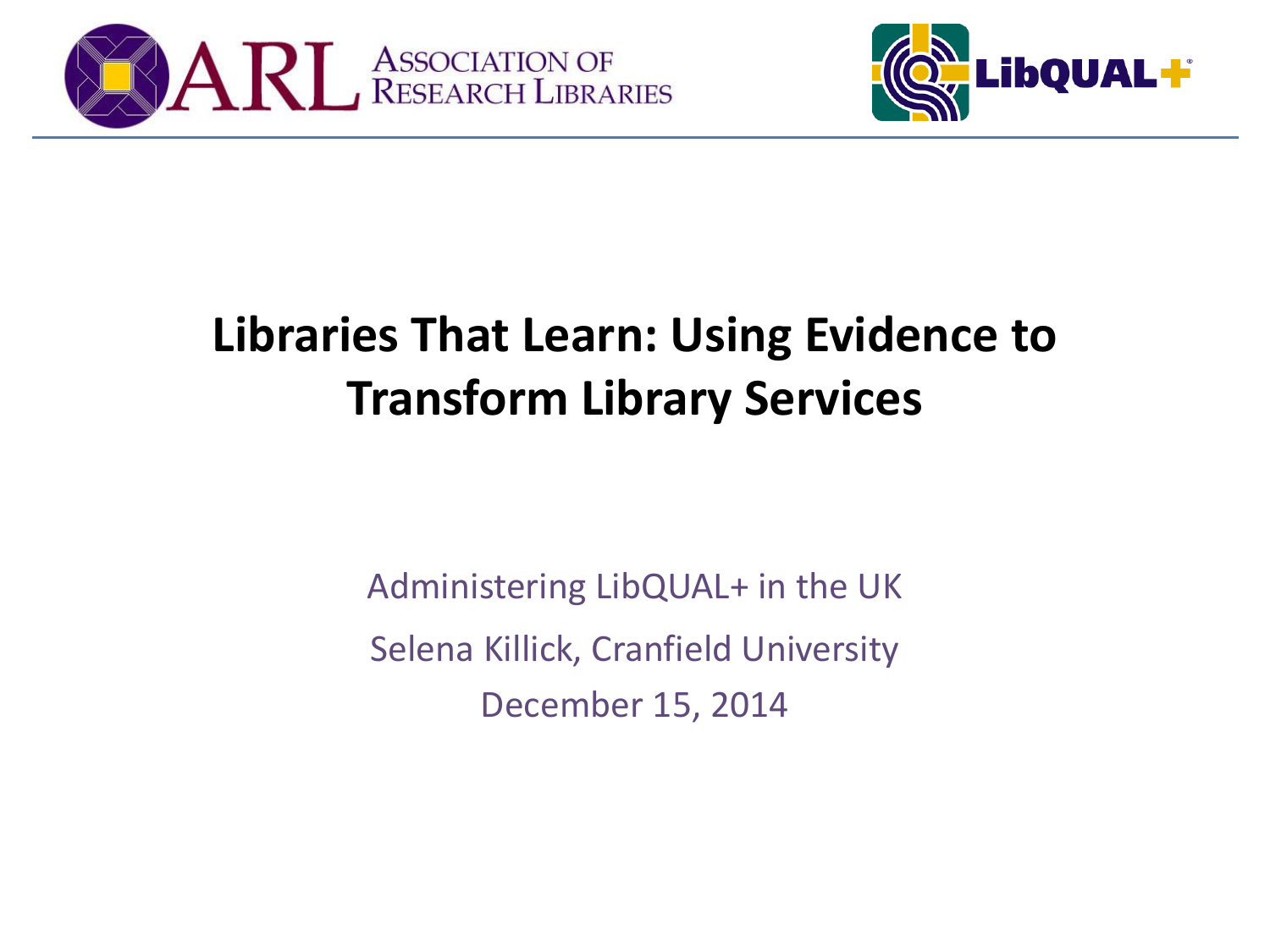



#### **Welcome & Introductions**



Martha Kyrillidou

Senior Director ARL Statistics and Service Quality Programs Association of Research Libraries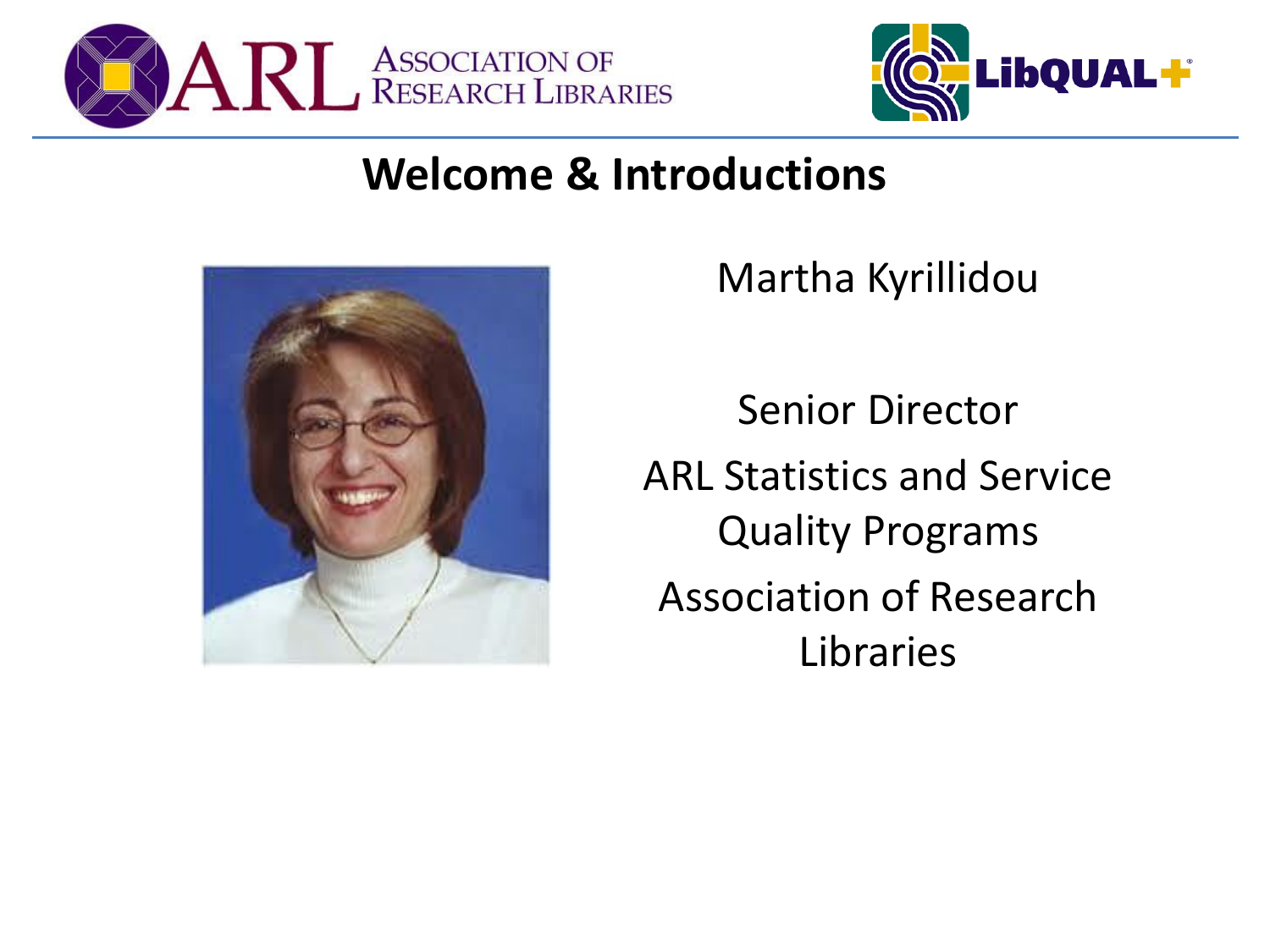



#### **Libraries That Learn Webcast Series**

- **December 5, 2014:** Selena Killick, Cranfield University
- **February 10, 2015:** Michael Maciel, Texas A&M University
- Other dates TBD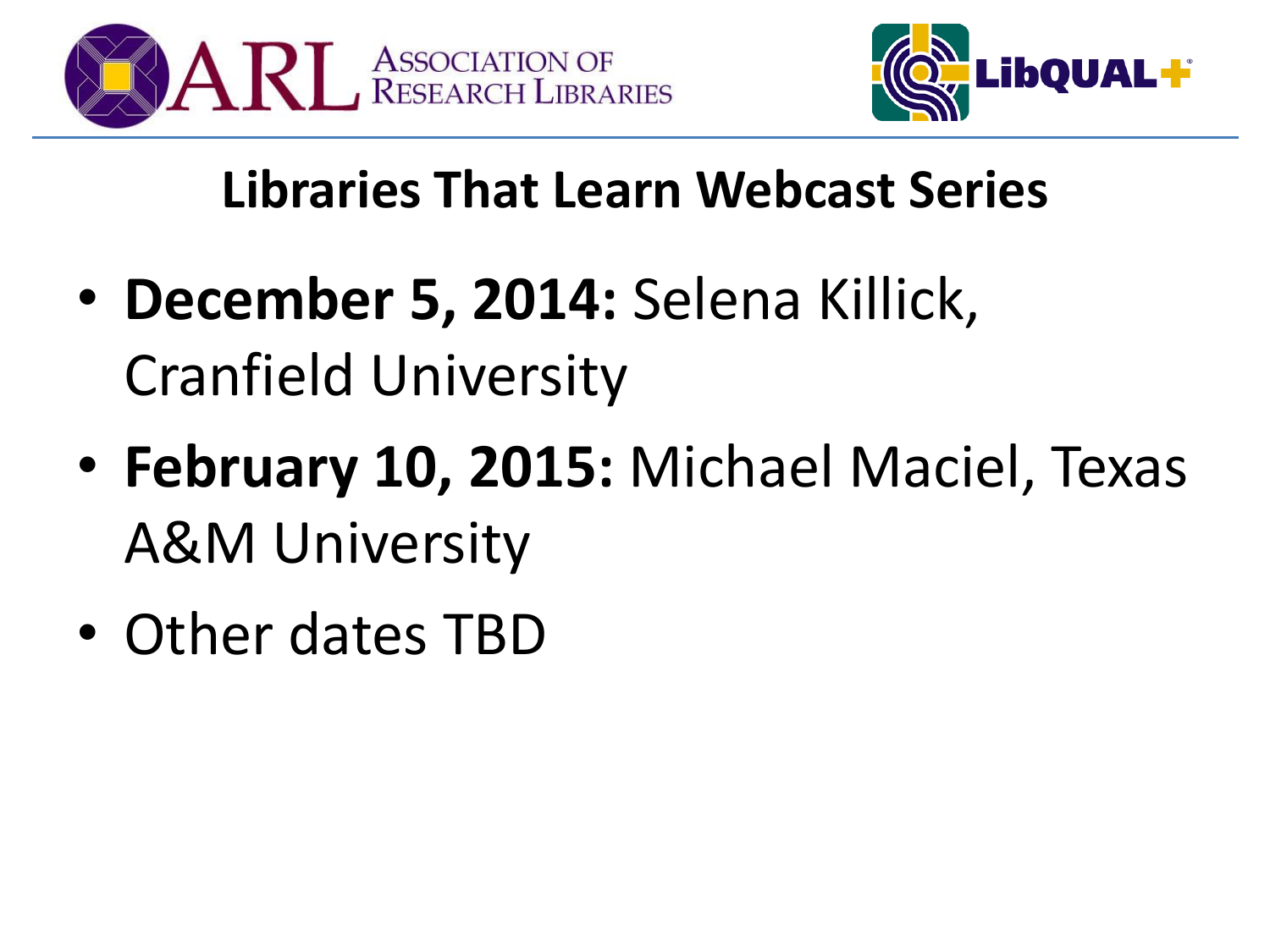

#### Administering LibQUAL+

Selena Killick Cranfield University

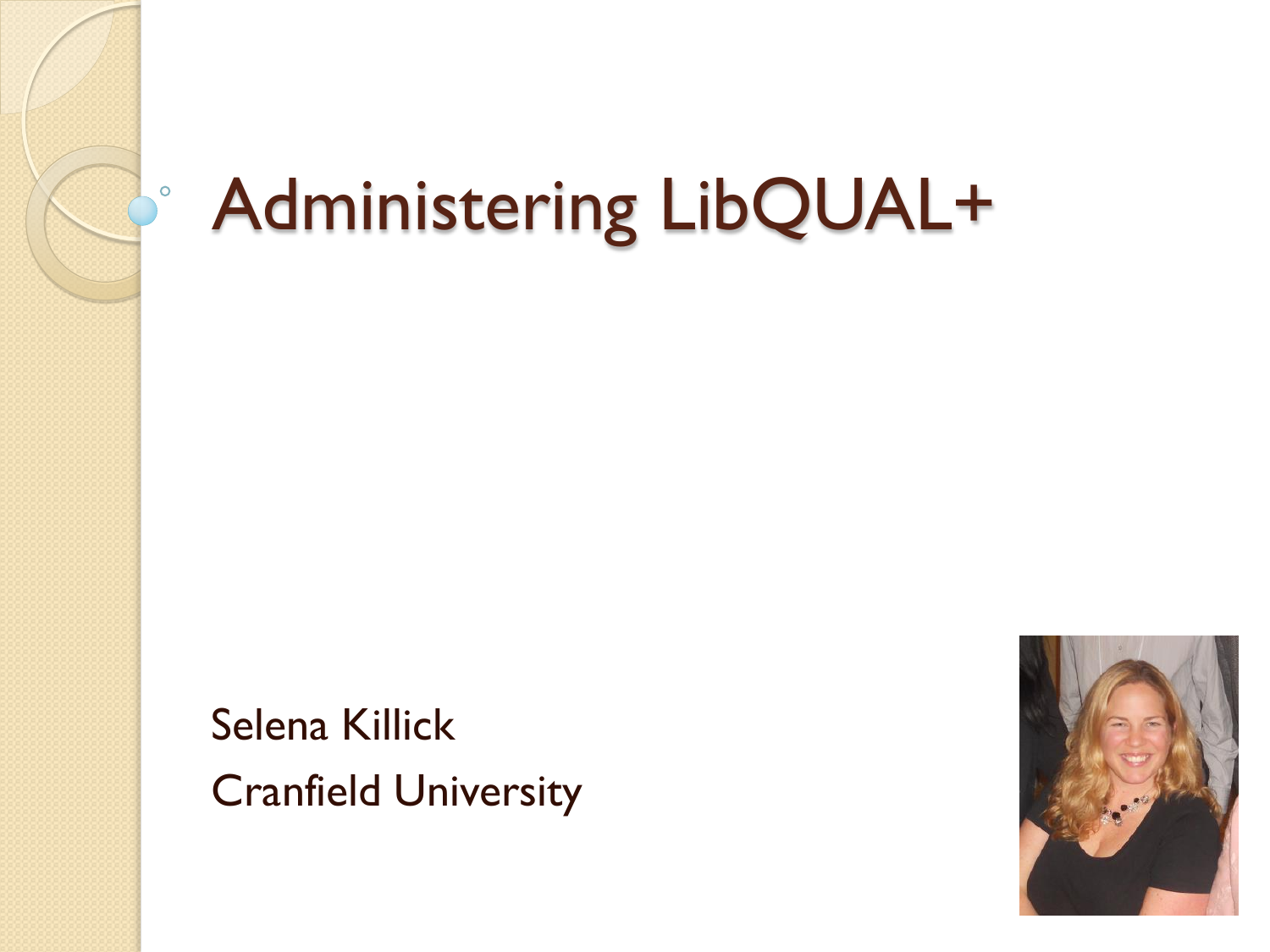

#### Introduction

- A survey administrator's perspective
- Experiences of running the survey
- Approaches to data analysis
- Using the results to improve services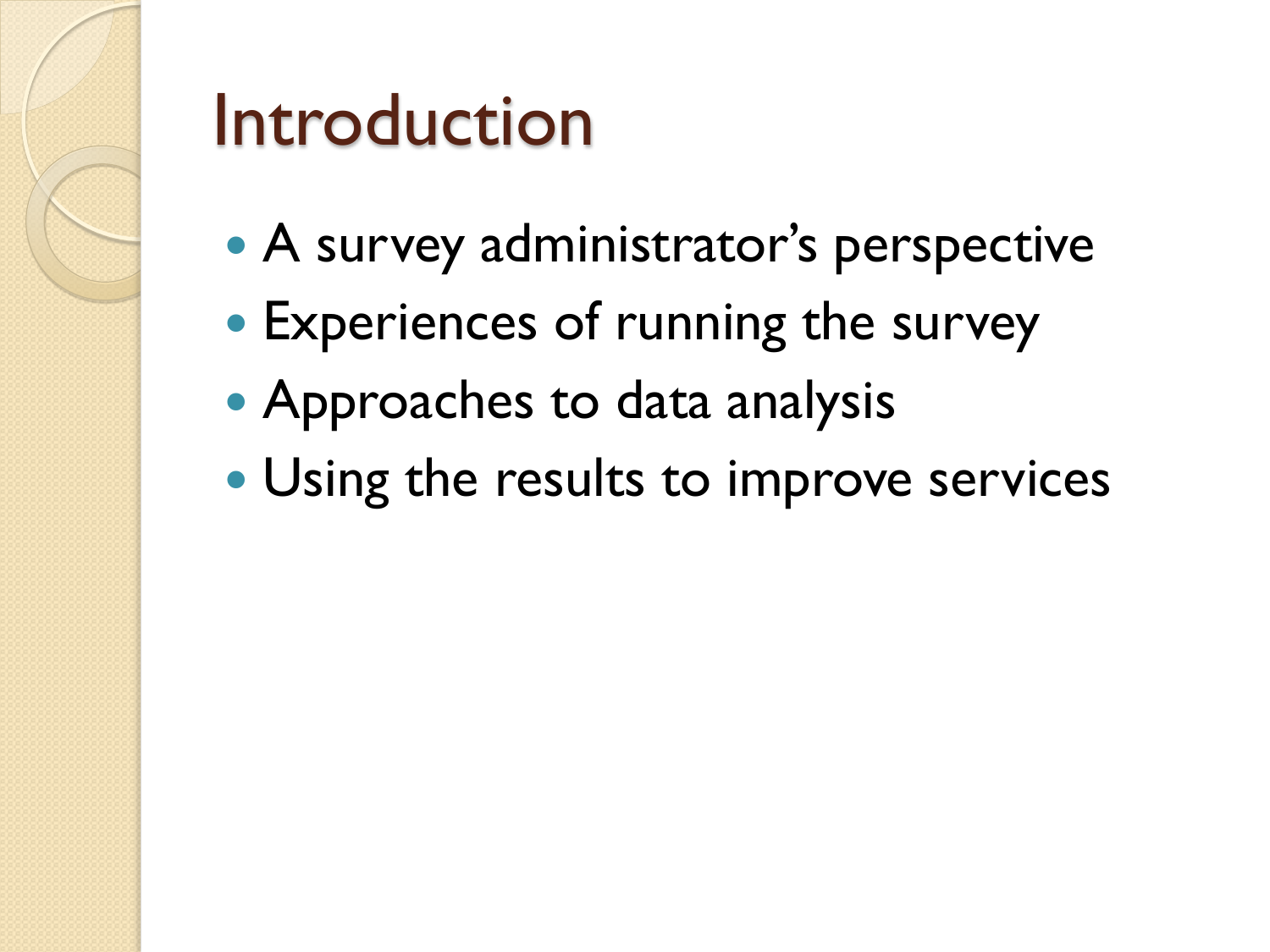## Cranfield University

- The UK's only wholly postgraduate **University**
- 4,500 students
- Two campuses, three libraries
- Part of the first group of libraries to pilot LibQUAL+ in the UK
- Used LibQUAL+ annually since 2003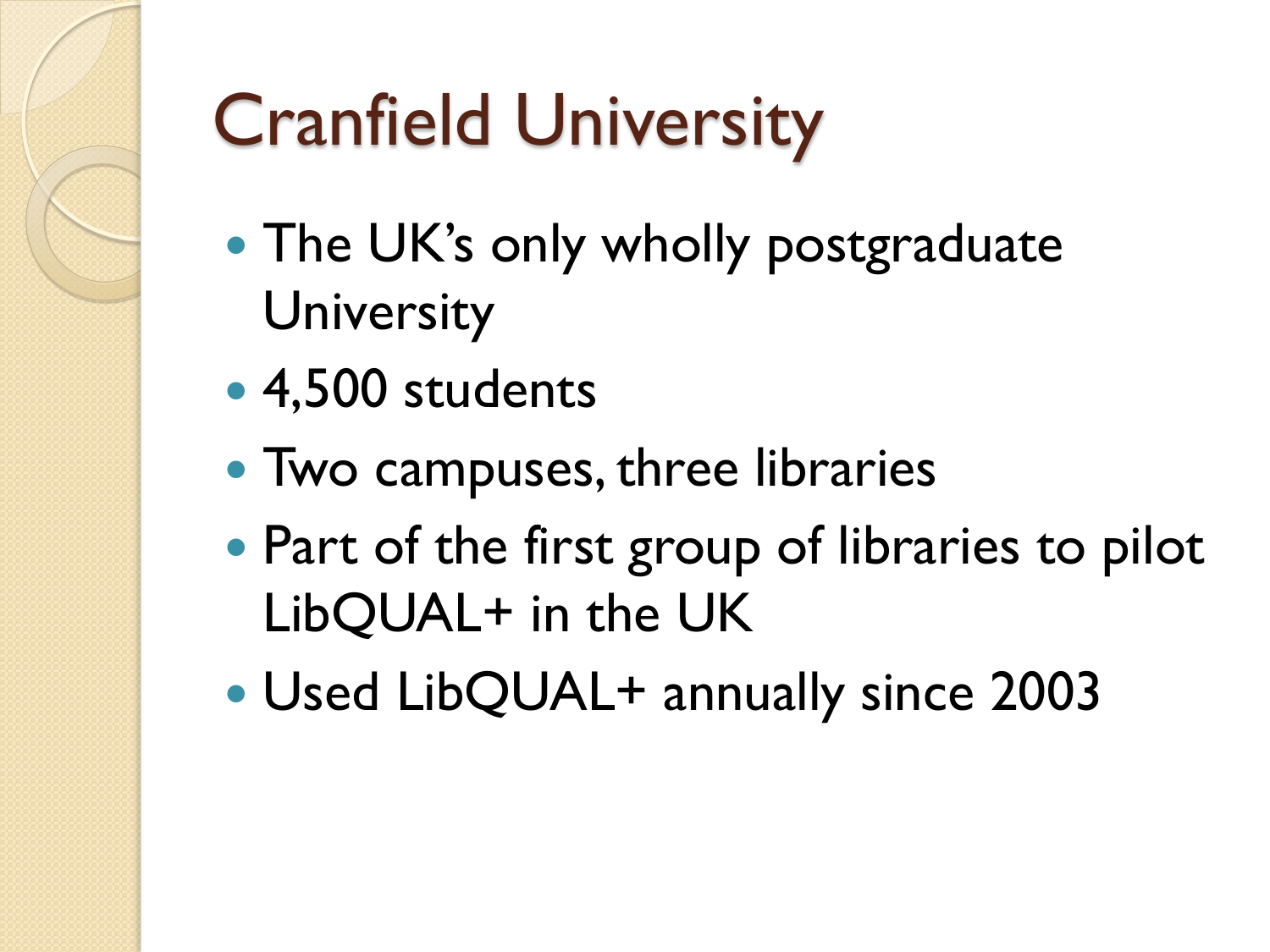#### Setting up your survey

- Allow plenty of time
- Discuss customisation with department heads
- Consider questions carefully

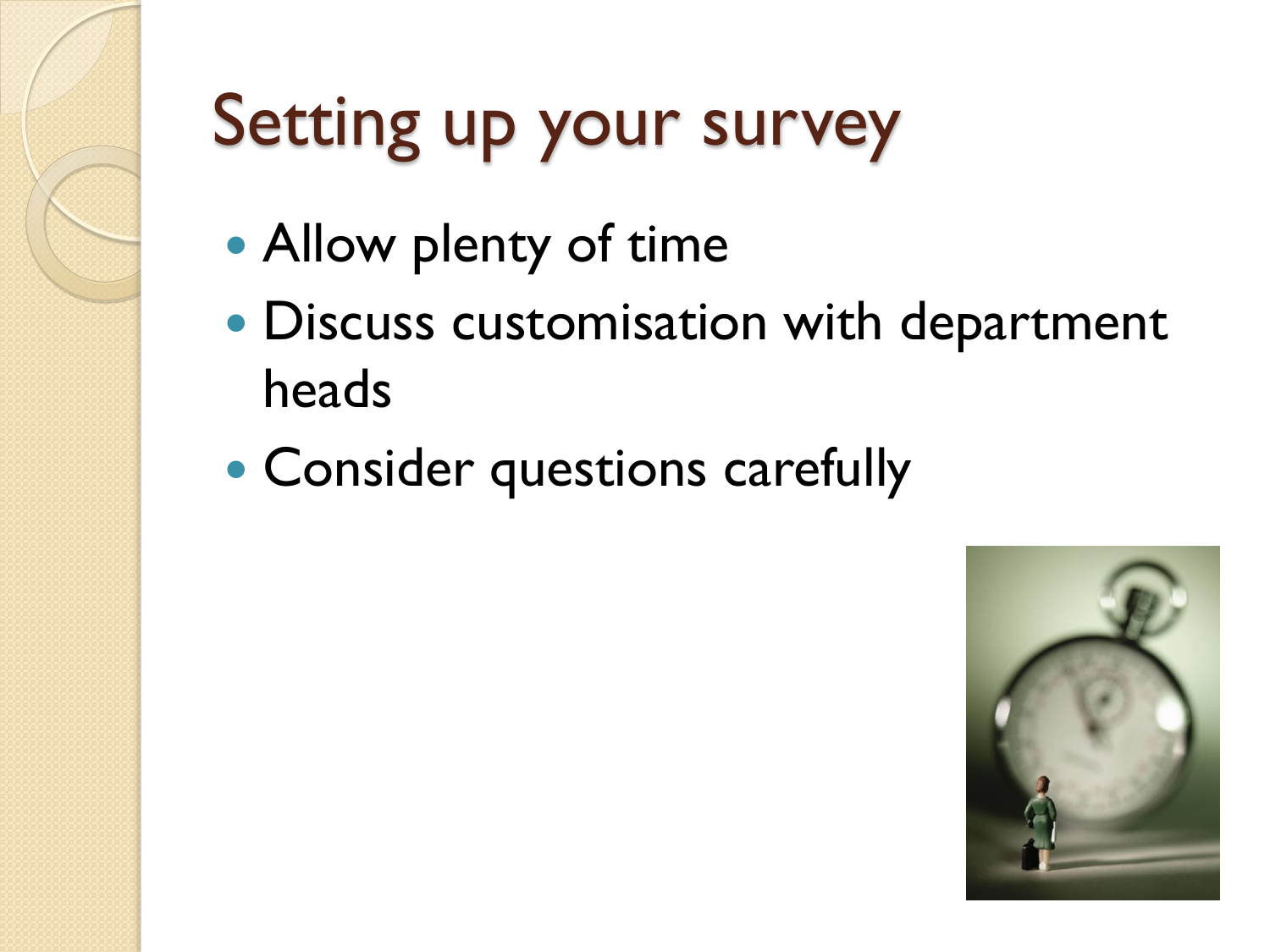### Marketing your survey

- Personalise invitations
- Use all channels
- Get staff on board

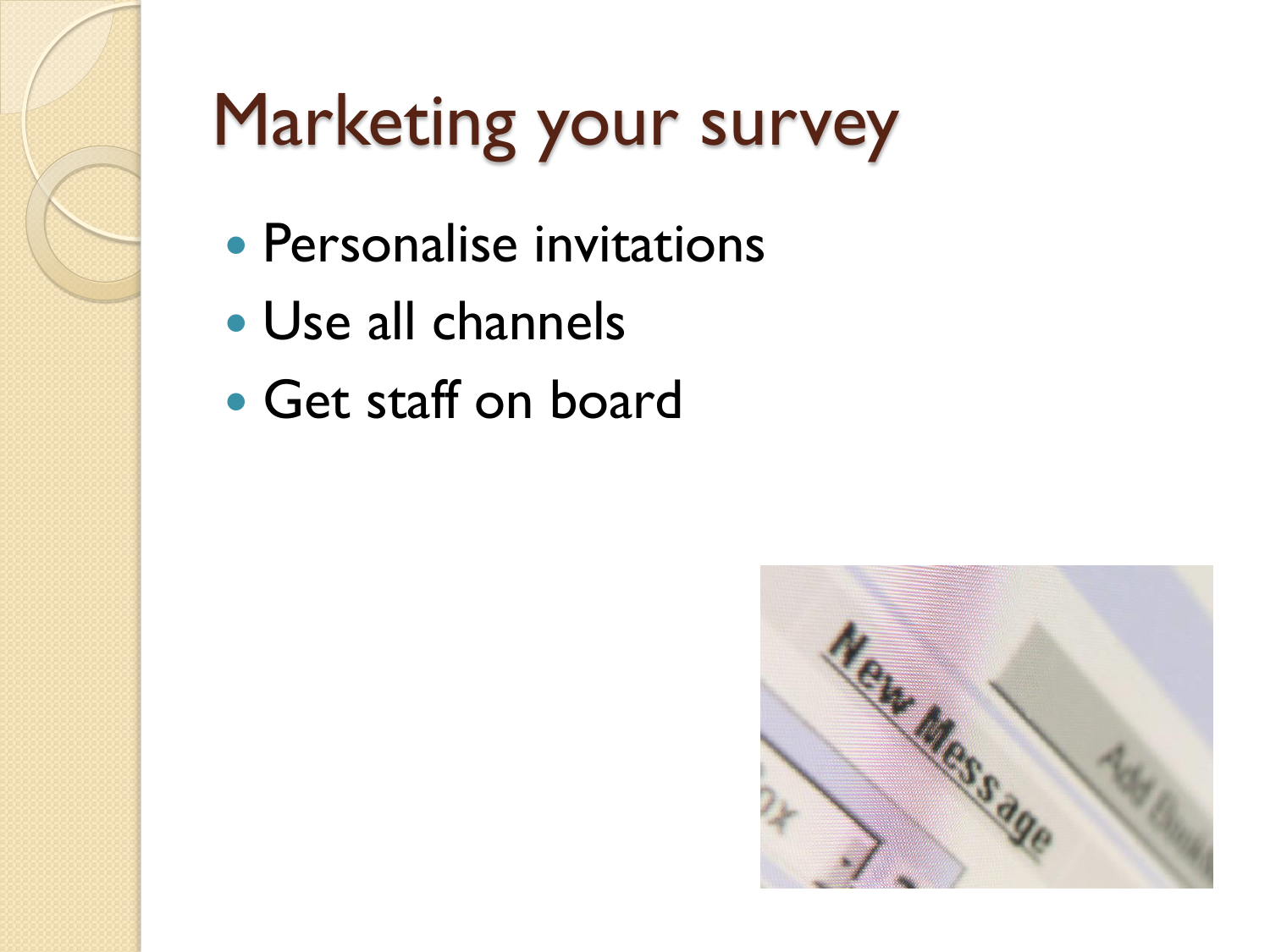#### During your survey

- Continue to promote
- Consider staged incentives
- Answer comments during the survey
- Reply to emails promptly

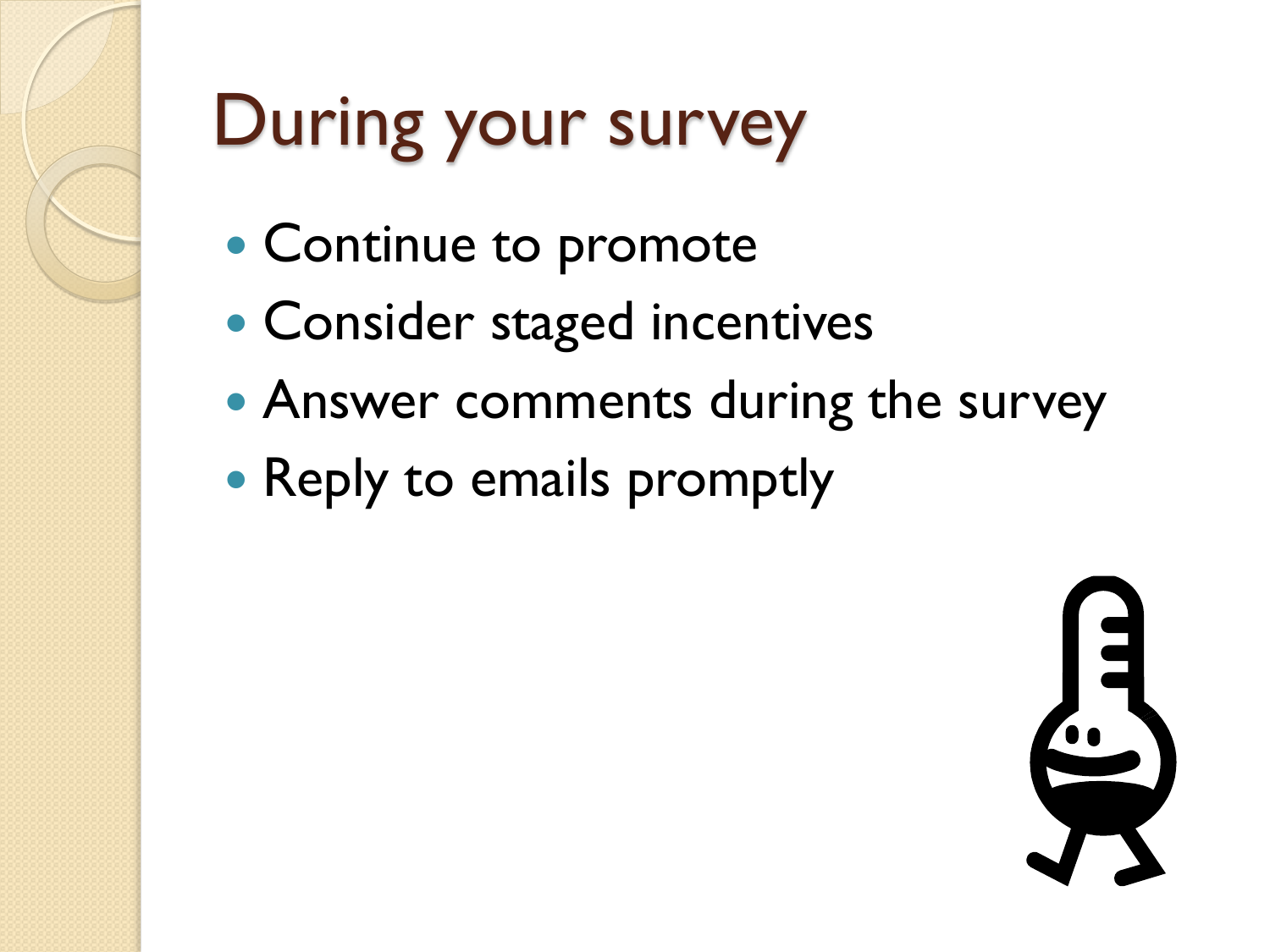# Analysing your results

- Branch Library breakdowns
- Identify successes
- Key opportunities for improvement
- Benchmarking
- Longitudinal analysis

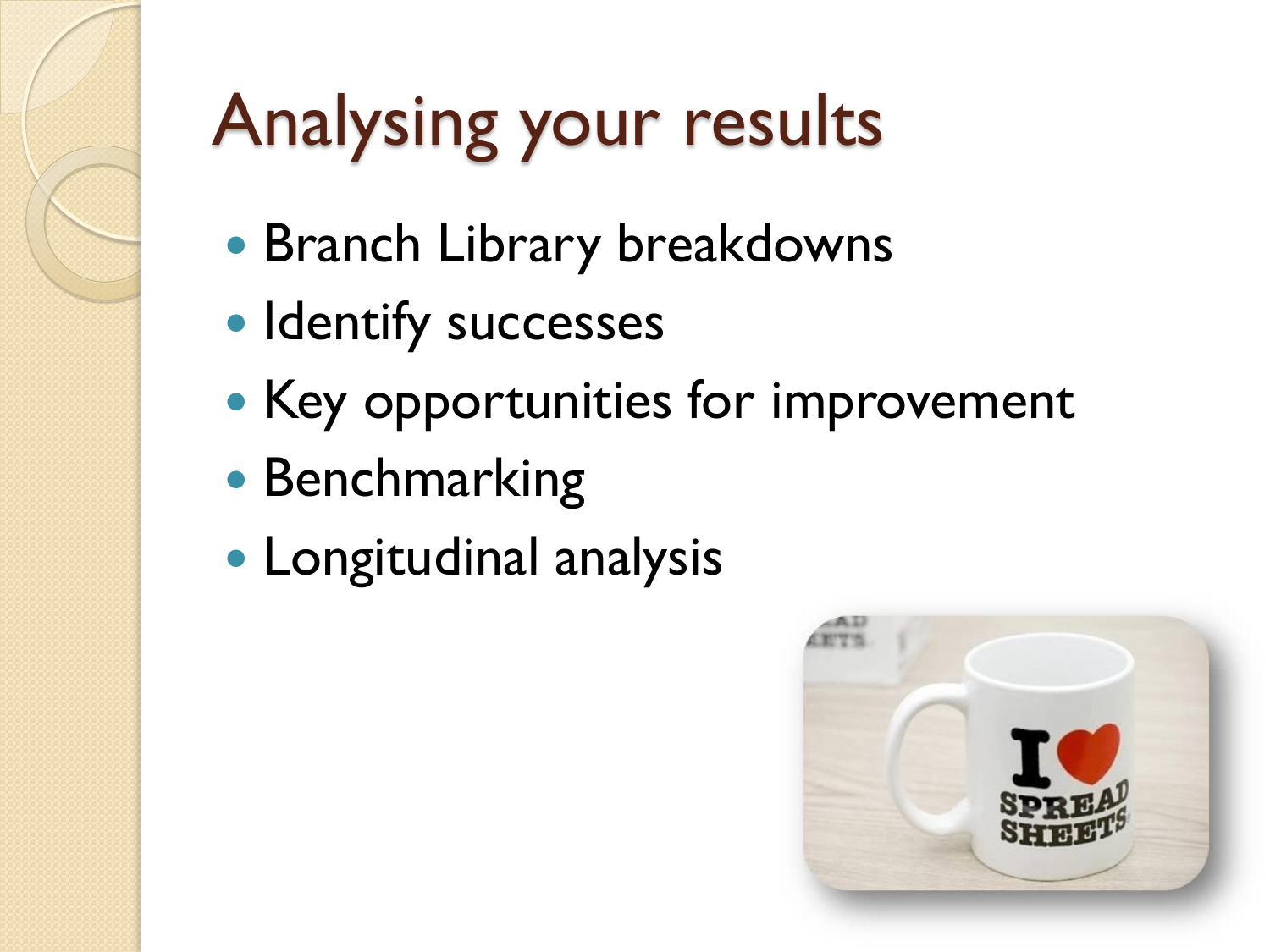### Working with the comments

- Coding using qualitative software
- Customer feedback database
- Linking Qualitative & Quantitative
- Focus on the key opportunities

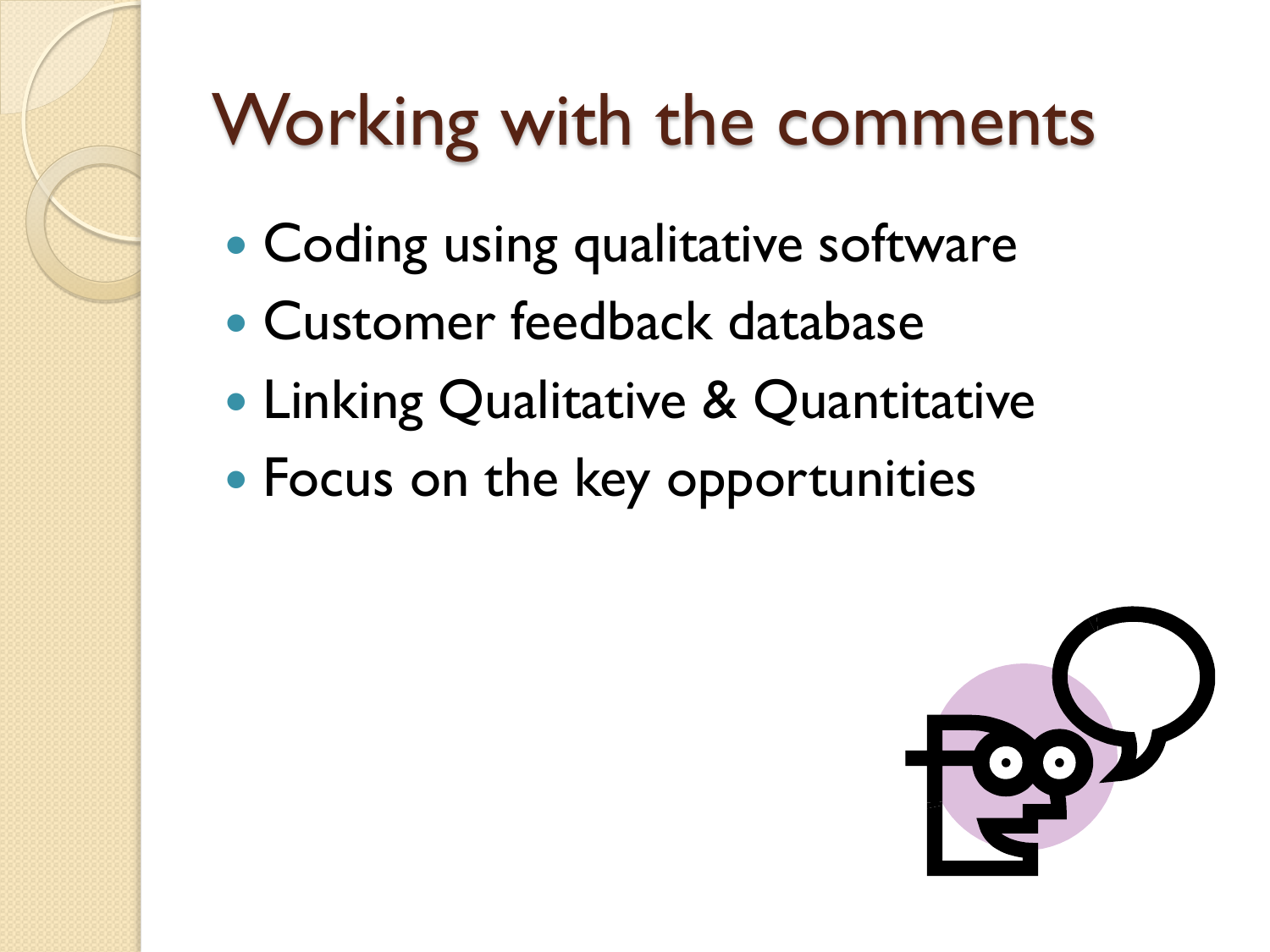# Key Opportunities

- Items with the highest desired & lowest adequacy / superiority
- For each item look at:
	- Longitudinal trends
	- Benchmarking
	- Comments
- Identify actions or conduct further research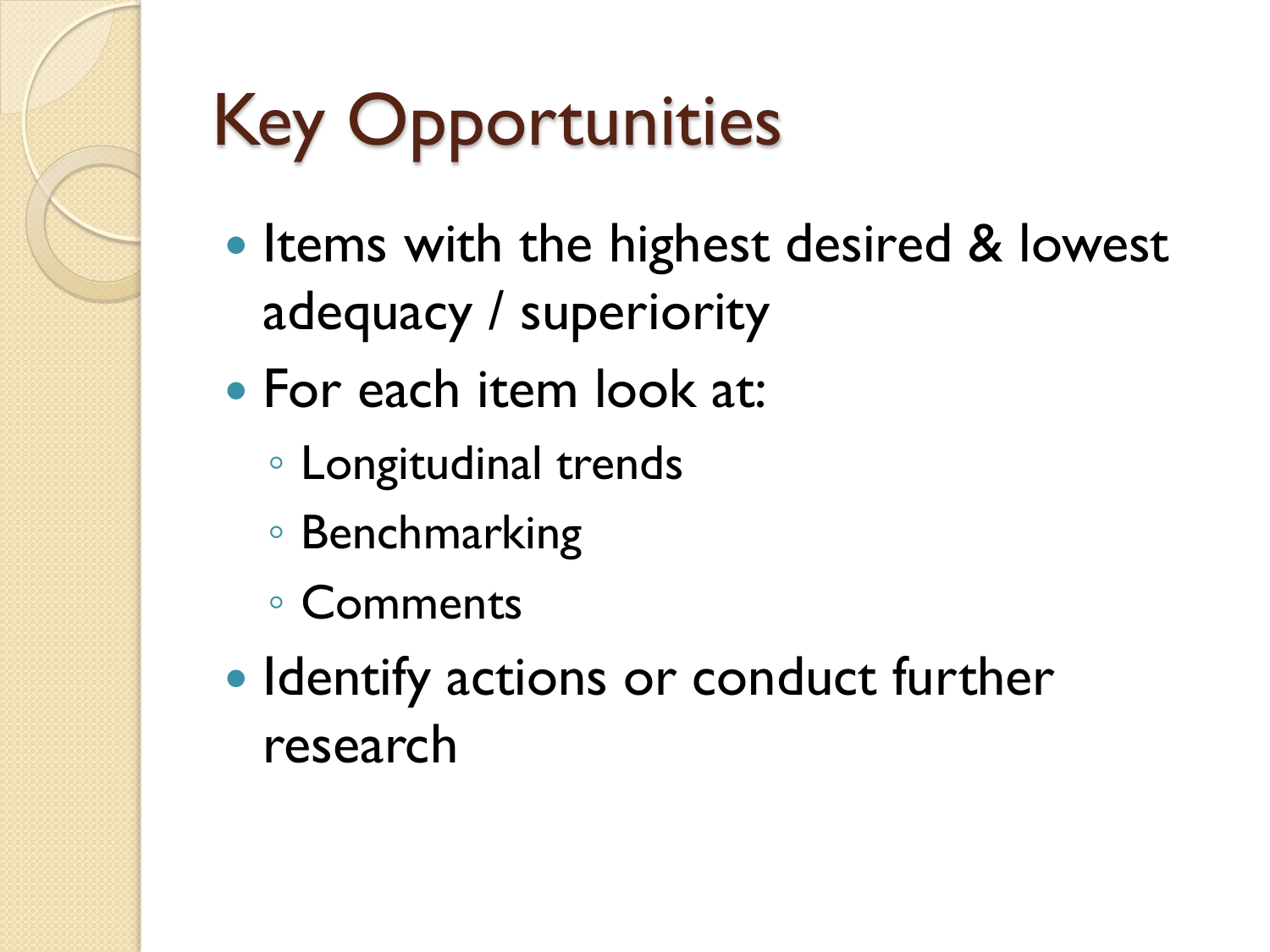#### Communicating your results

- Always tailor your message to you audience
- Feedback to:
	- Customers
	- Library staff
	- Department heads
	- Senior stakeholders



Doing it quietly since 2100 BC.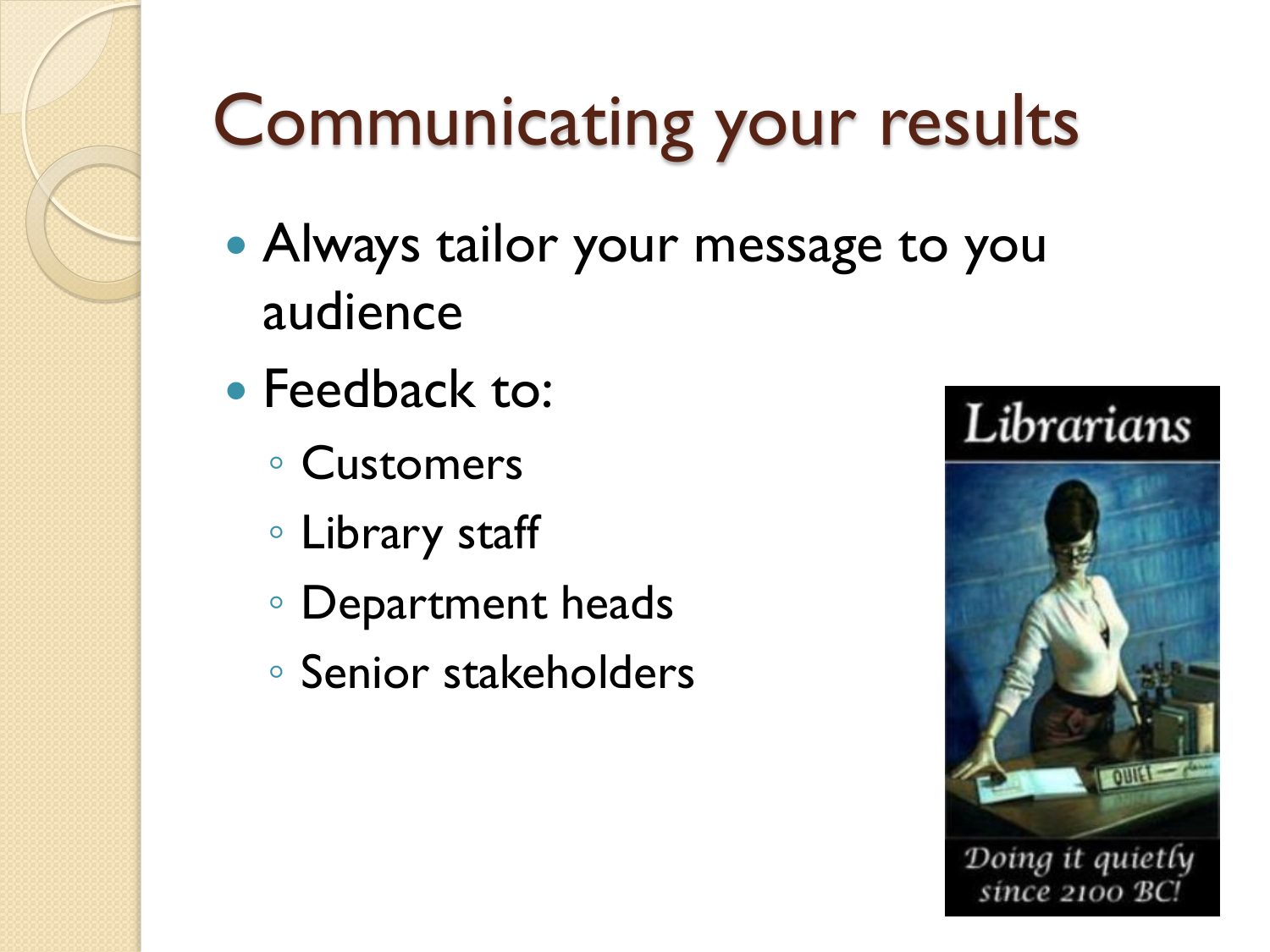#### Data **Collection** & Analysis

Informed Decision Making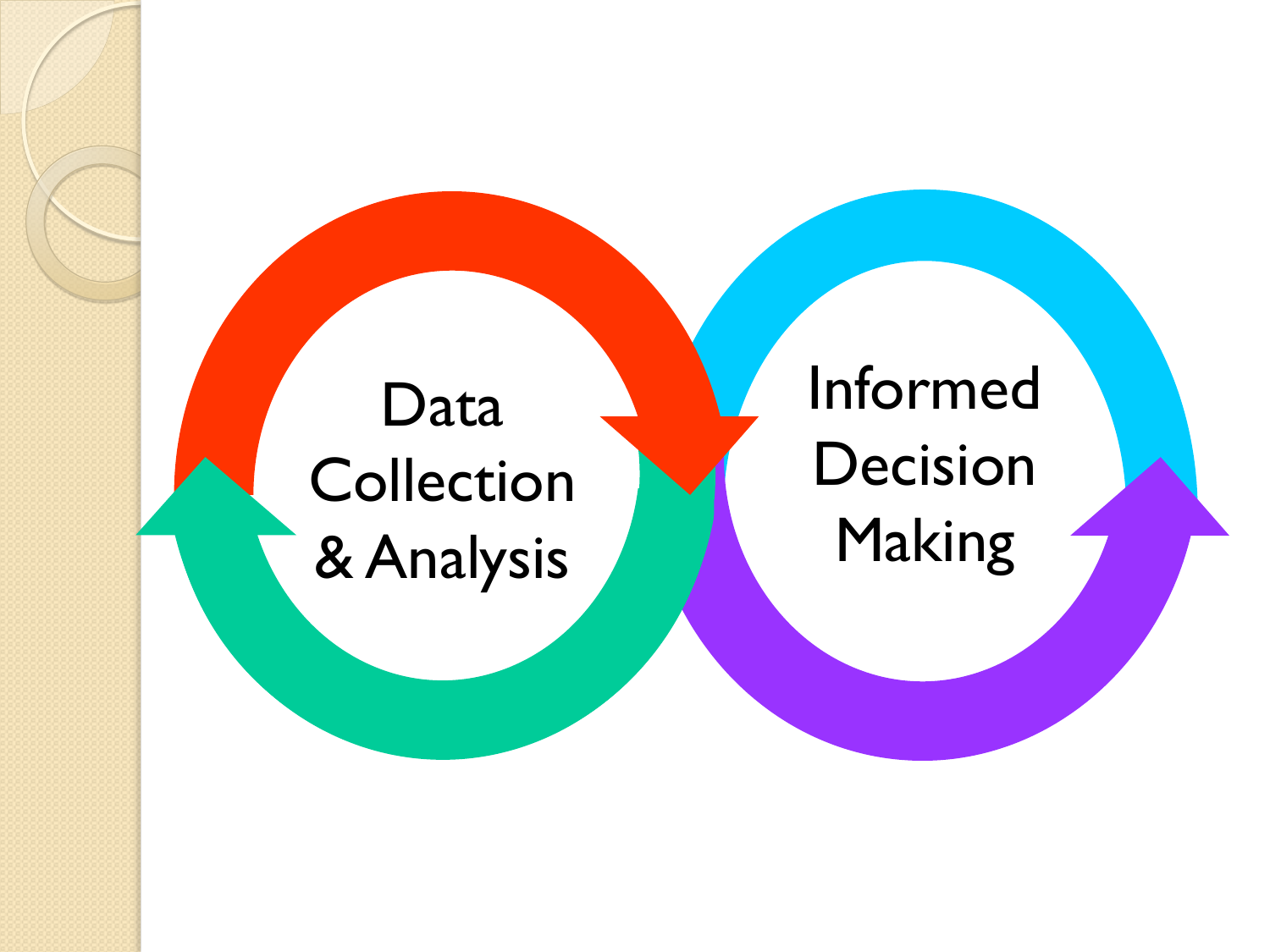### Actions we've taken

- Improved academic liaison
- Embedded information literacy training
- Increased book procurement
- Worked with IT to improve computer facilities
- Adjusted opening hours
- Still working to improve access to eResources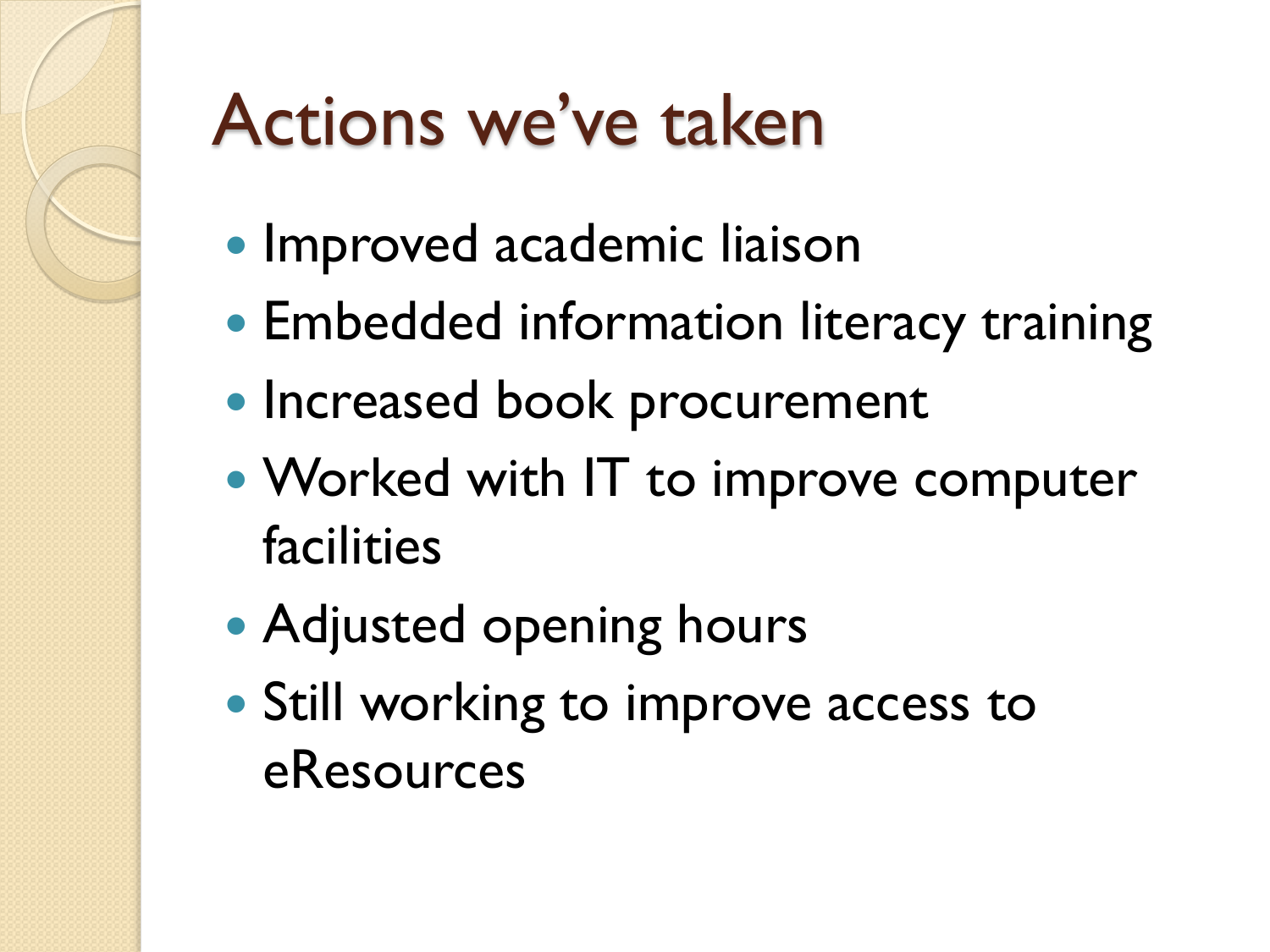#### Actions others have taken

- Secured additional funding
- Increases resource provision
- Enhanced access to resources
- Improved help services
- Upgrades to the physical space
- Introduced zoning & noise control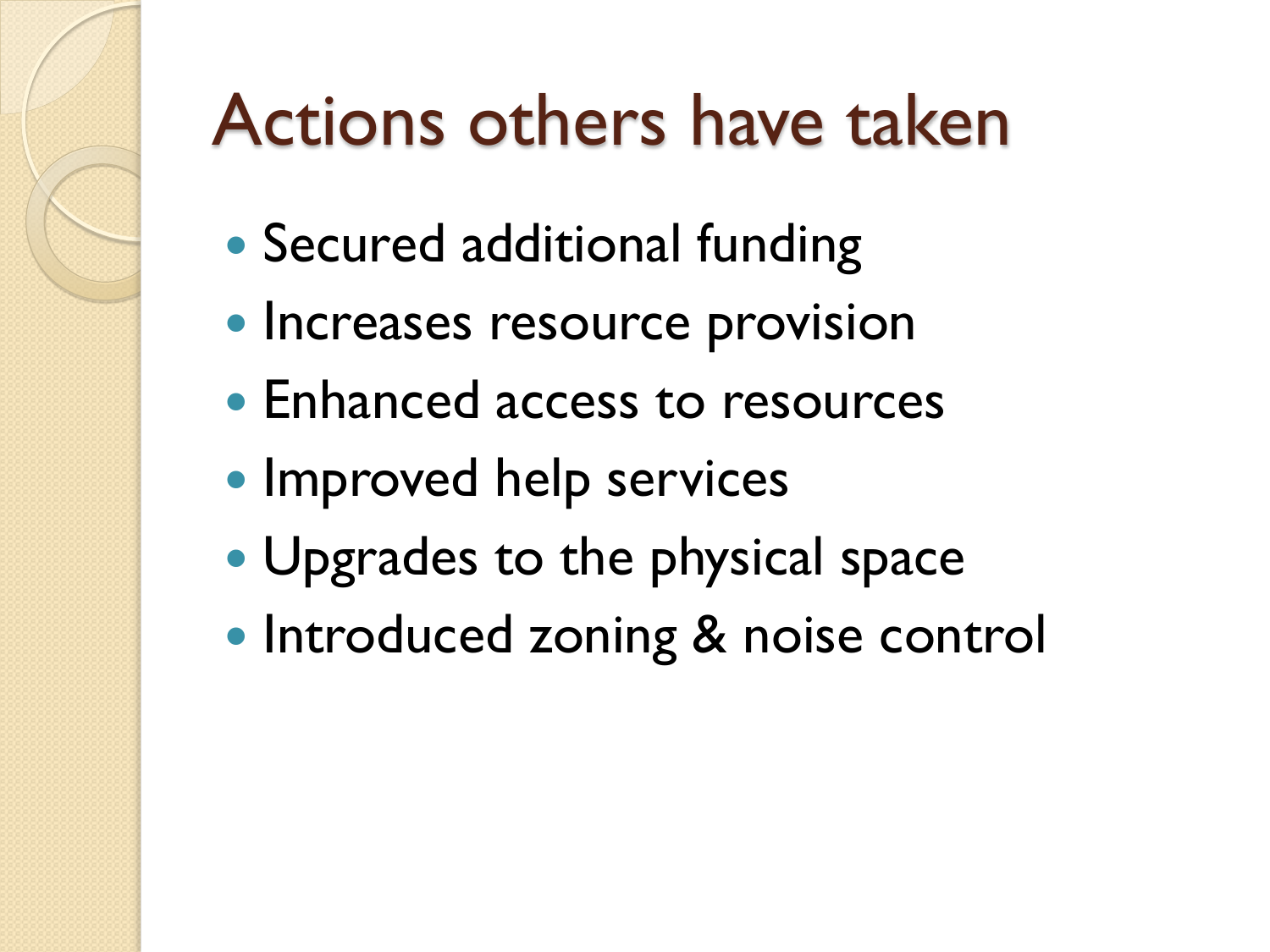#### We assess to improve… …not to prove.

Megan Oakleaf, Syacuse University

 $\circ$